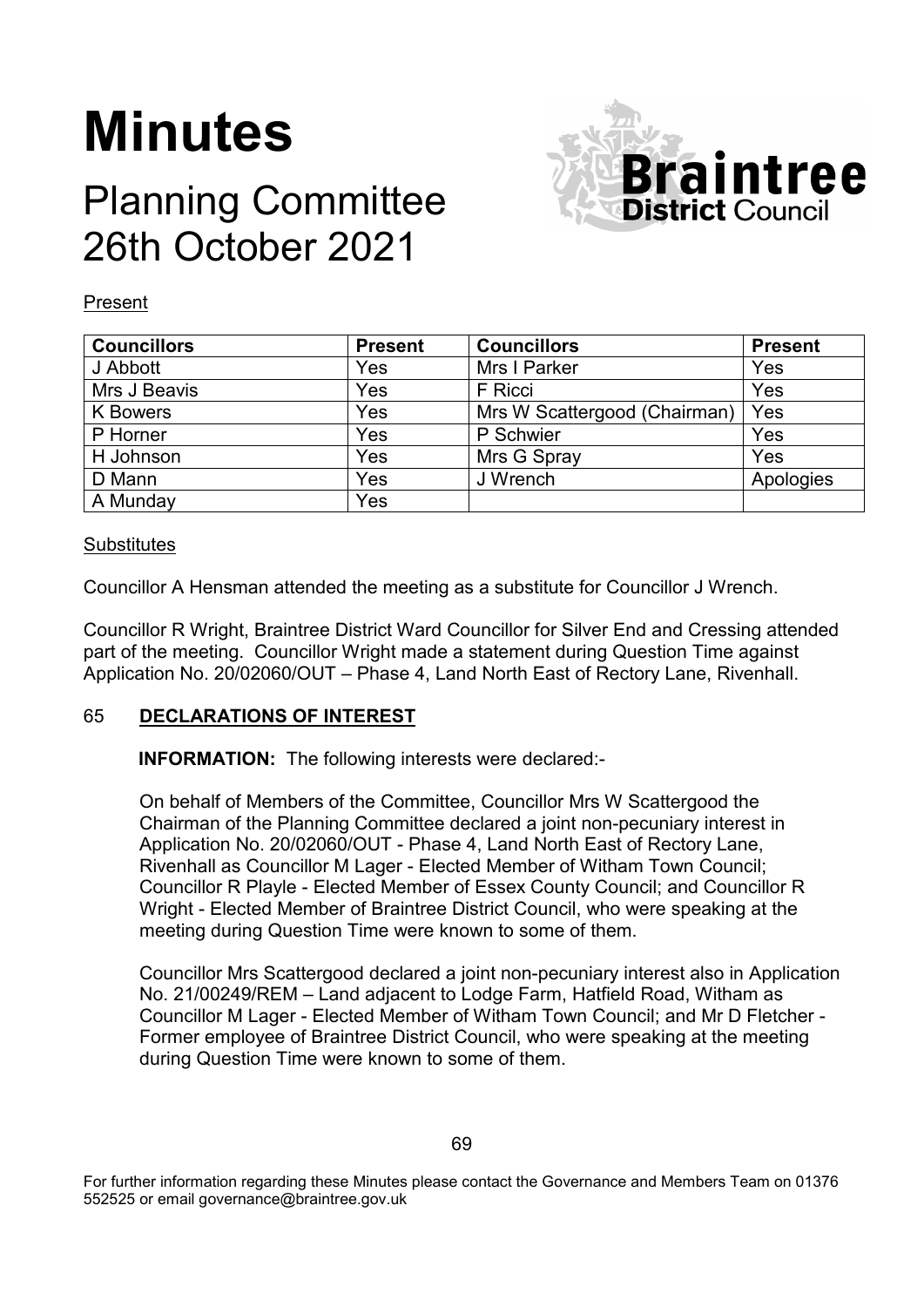Councillor J Abbott declared a non-pecuniary interest in Application No. 20/02060/OUT – Phase 4, Land North East of Rectory Lane, Rivenhall as Councillor R Wright, his fellow Elected Member for Braintree District Council's Silver End and Cressing Ward, was speaking at the meeting during Question Time and other speakers and objectors were also known to him. Councillor Abbott stated also that he was a Member of Rivenhall Parish Council, which had submitted a representation about the application, but that he had not participated in the Parish Council's consideration of the application. Councillor Abbott stated that, as the former Essex County Councillor for Witham Northern Division, he had submitted representations about the 'bus gate' proposal contained in the application. Councillor Abbott stated also that he had taken part in the consultation process for Section 2 of the Draft Braintree District Local Plan in respect of green buffers.

Councillor P Schwier declared a non-pecuniary interest in Application No. 20/02060/OUT - Phase 4, Land North East of Rectory Lane, Rivenhall as an Elected Member of Essex County Council.

In accordance with the Code of Conduct, Councillors remained in the meeting, unless stated otherwise and took part in the discussion when the applications were considered.

#### 66 **MINUTES**

**DECISION:** It was reported that the Minutes of the meetings of the Planning Committee held on 28th September 2021 and 12th October 2021 were not available for approval.

#### 67 **QUESTION TIME**

**INFORMATION:** There were eight statements made about the following applications. Those people who had registered to participate during Question Time made their statements immediately prior to the Committee's consideration of each application.

Application No. 20/02060/OUT - Phase 4, Land North East of Rectory Lane, **Rivenhall** Application No. 21/00249/REM – Land adjacent to Lodge Farm, Hatfield Road, Witham

Principally, these Minutes record decisions taken only and, where appropriate, the reasons for the decisions.

#### 68 **PLANNING APPLICATION APPROVED**

**DECISION:** That the undermentioned planning application be approved under the Town and Country Planning Act 1990, including Listed Building Consent where appropriate, subject to the conditions and reasons contained in the Planning

For further information regarding these Minutes please contact the Governance and Members Team on 01376 552525 or email governance@braintree.gov.uk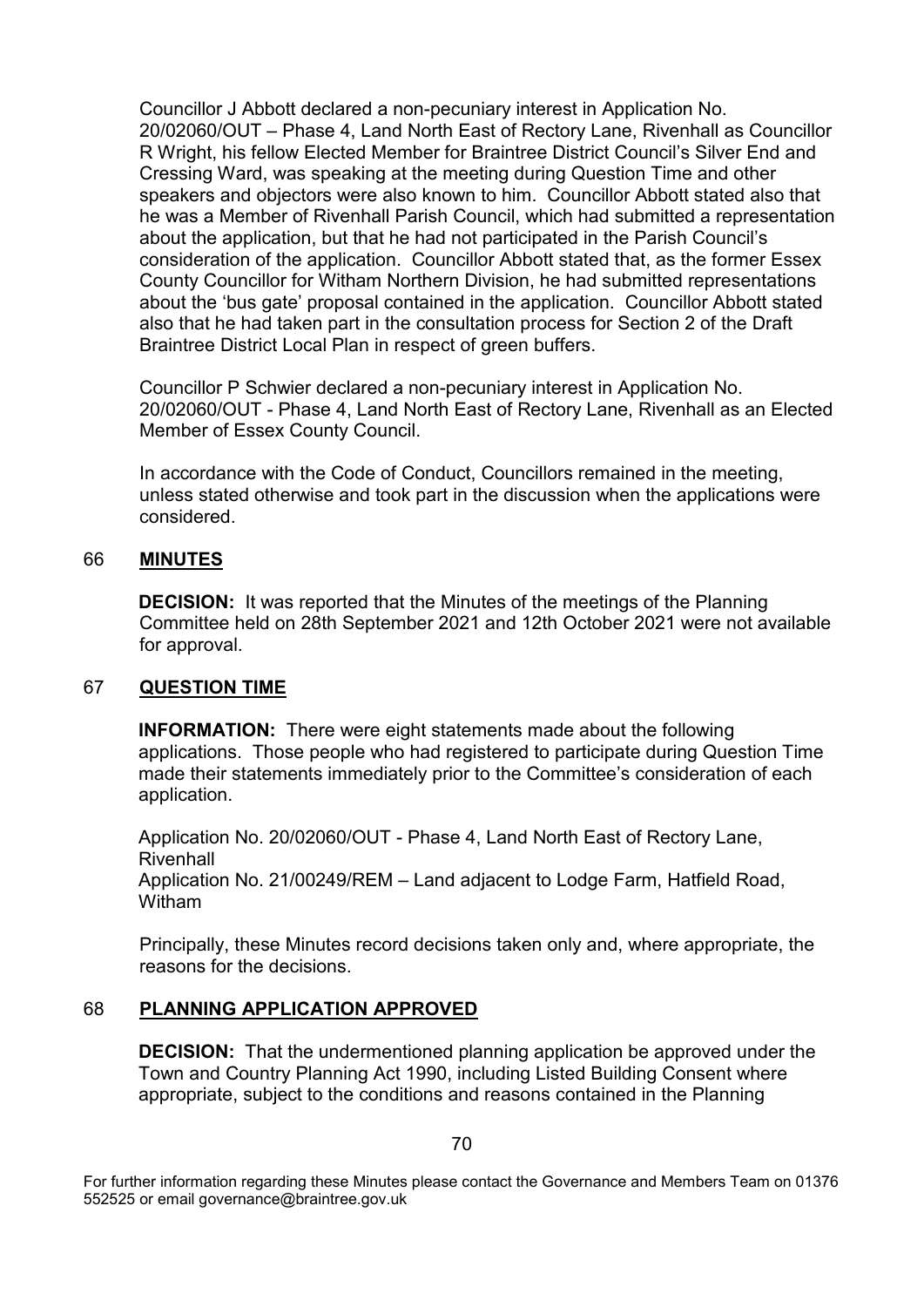Development Manager's report, as amended below. Details of this planning application are contained in the Register of Planning Applications.

| Plan No.                    | Location | <b>Applicant(s)</b>        | <b>Proposed Development</b>                                                                                                                                                                                                                                                                                                                                                                                                                                                                                                                                                                                                                                                                                                                                                                                                                                                                              |
|-----------------------------|----------|----------------------------|----------------------------------------------------------------------------------------------------------------------------------------------------------------------------------------------------------------------------------------------------------------------------------------------------------------------------------------------------------------------------------------------------------------------------------------------------------------------------------------------------------------------------------------------------------------------------------------------------------------------------------------------------------------------------------------------------------------------------------------------------------------------------------------------------------------------------------------------------------------------------------------------------------|
| *21/00249/REM<br>(APPROVED) | Witham   | <b>Redrow Homes</b><br>Ltd | Application for approval of<br><b>Reserved Matters for</b><br>appearance, landscaping,<br>layout and scale for Phases<br>3b and 4 comprising 216<br>dwellings with associated<br>landscaping, public open<br>space (including allotments),<br>and parking, pursuant to<br>outline planning permission<br>15/00430/OUT (Outline<br>application with all matters<br>reserved other than strategic<br>access point into Hatfield<br>Road, for the erection of up<br>to 750 dwellings, Primary<br>School and early years<br>centre, enterprise centre,<br>(A1/A2/B1, D1/D2 uses) and<br>retention of existing barn<br>buildings for mixed use<br>purposes<br>(A1/A2/A3/B1/D1/D2 uses),<br>with associated<br>infrastructure and<br>landscaping, as varied by<br>applications 16/02101/VAR<br>and 17/02176/VAR and<br>current application<br>20/01571/VAR), land<br>adjacent to Lodge Farm,<br>Hatfield Road. |

The Committee approved this application, subject to the amendment of Condition No. 5 as follows:-

#### Amended Condition

5. Prior to the implementation of the landscaping scheme hereby approved, a strategy for the watering and maintenance of the landscaping shall be submitted to and approved in writing by the Local Planning Authority. Once approved the watering and maintenance of the landscaping scheme shall be carried out in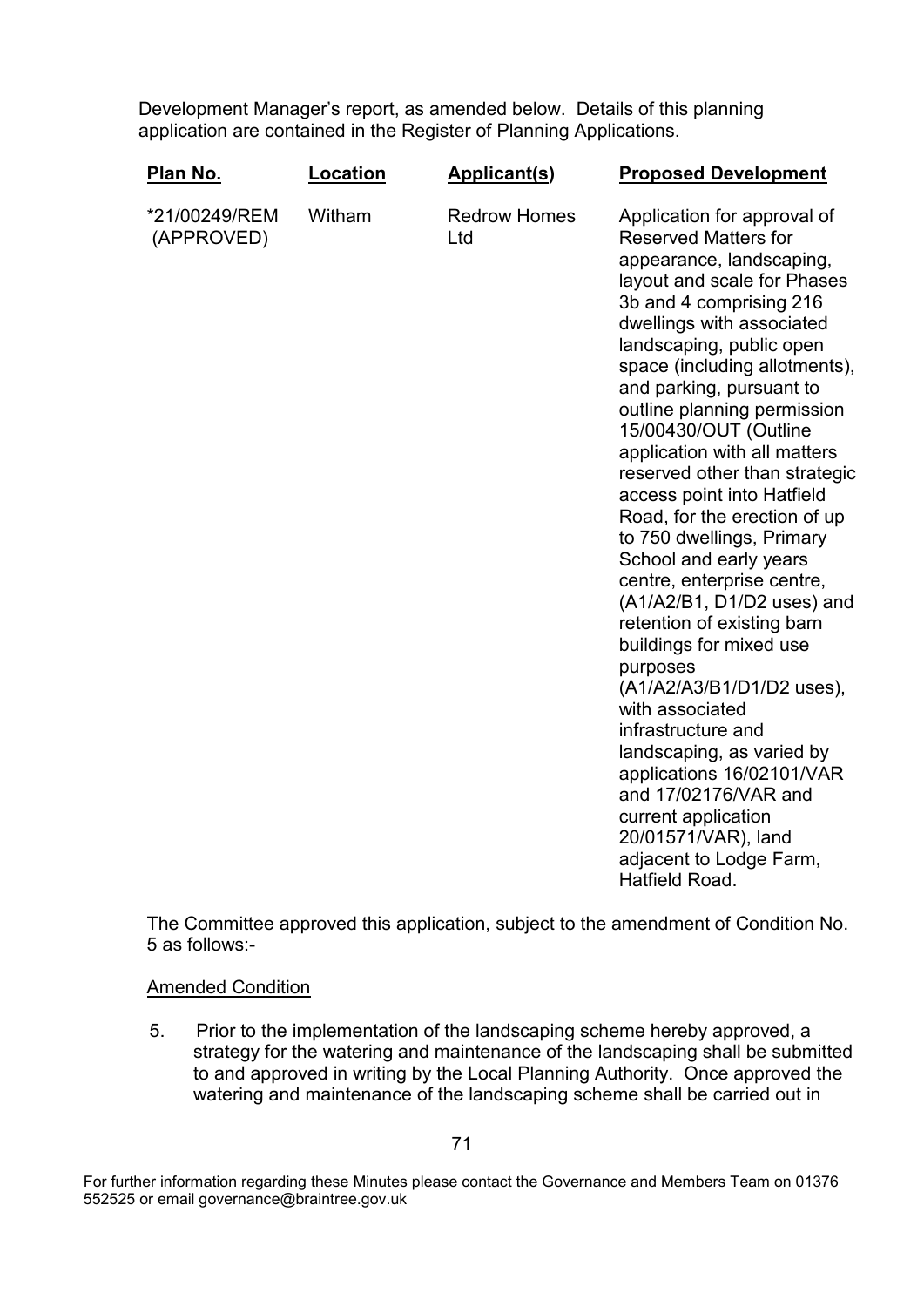accordance with the approved details.

The scheme of landscaping indicated upon the approved plans shall be carried out during the first available planting season after the commencement of the development. Any trees or plants which die, are removed, or become seriously damaged, or diseased within a period of five years from the completion of the development shall be replaced in the next planting season with others of a similar size and species.

Councillor M Lager attended the meeting and spoke against this application on behalf of Witham Town Council prior to the Committee's consideration of the application.

### 69 **PLANNING APPLICATION DEFERRED**

**DECISION:** That the under-mentioned planning application be deferred to enable the applicant to re-consider the proposed cycle-way, particularly the stretch of cycleway at Collingwood Road, Witham and to undertake public consultation. The application is to be reported to a future meeting of the Planning Committee for determination. Details of this planning application are contained in the Register of Planning Applications.

| Plan No.                    | Location  | <b>Applicant(s)</b>   | <b>Proposed Development</b>                                                                                                                                                                                                                                                                                                                                                                                                                                                                                                                          |
|-----------------------------|-----------|-----------------------|------------------------------------------------------------------------------------------------------------------------------------------------------------------------------------------------------------------------------------------------------------------------------------------------------------------------------------------------------------------------------------------------------------------------------------------------------------------------------------------------------------------------------------------------------|
| *20/02060/OUT<br>(DEFERRED) | Rivenhall | Mrs Sarah<br>Cornwell | Outline application with all<br>matters reserved for up to 230<br>dwellings including affordable<br>homes; public open space<br>including sports pitches and<br>facilities, neighbourhood<br>equipped area for play,<br>parkland and alternative<br>natural greenspace, vehicular<br>access via Forest Road and<br>Evans Way, a bus, cycle and<br>pedestrian connection to<br>Rickstones Road, sustainable<br>drainage systems,<br>landscaping and all associated<br>infrastructure and<br>development, Phase 4, land<br>North East of Rectory Lane. |

Councillor M Lager attended the meeting and spoke against this application on behalf of Witham Town Council prior to the Committee's consideration of the application.

Councillor R Playle, Essex County Councillor for Witham Northern Division, attended the